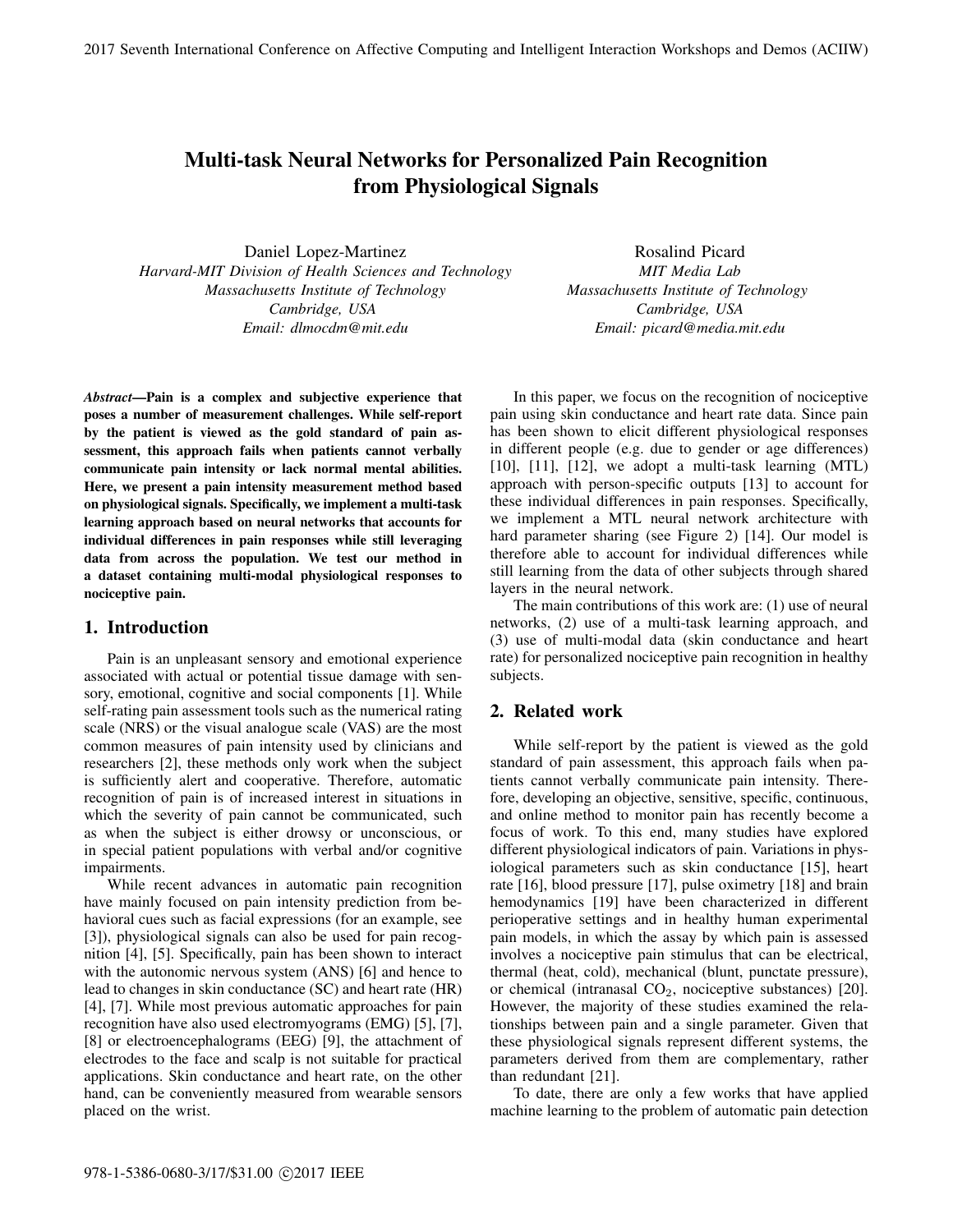

Figure 1. (a) Pain stimulation, showing the heat levels  $(T_0$  to  $T_4$ ) and pause between stimuli. The features are extracted from the blue window of length 5.5 seconds. (b) Raw data streams from an exemplary pain stimulation with temperature  $T_4$ .

using multi-modal data. For example, Chu et al. [22] used blood volume pulse (BVP), ECG and SC features in a linear discriminant analysis (LDA) classifier to discriminate between seven physiological states: five levels of electrical pain, pre-stimulaton and post-stimulation. Subsequently, knearest neighbor and support vector machine (SVM) classifiers were also applied to the same multi-modal data [4]. Walter et al. [7] used EMG, ECG, SC and EEG features to classify four levels of heat pain against baseline (no pain) using SVMs, in the BioVid Heat Pain dataset [23]. Gruss et al. [8] also applied SVMs to the same dataset, but only used EMG, ECG and SC features. These features have also been used in combination with behavioral features derived from video [24], [25], [26]. Recently, Kchele et al. [5] proposed a method for personalized prediction of pain intensity based on similarity measures, using EMG, ECG and SC features, together with meta-information.

# 3. Methods

#### 3.1. BioVid Heat Pain Database

Our experiments were conducted with the BioVid Heat Pain database [23]. The experimental setup consisted of a thermode that was used for pain elicitation on the right arm. Before the data recording was started, each subject's individual *pain threshold* (the temperature for which the participant's sensing changes from heat to pain) and *tolerance threshold* (the temperature at which the pain becomes unacceptable) were determined. These thresholds were used as the temperatures for the lowest and highest pain levels  $(T_1)$ and  $T_4$  respectively) together with two additional intermediate levels  $(T_2$  and  $T_3$ ), thus obtaining four pain levels. These temperatures were equally distributed in the range between  $T_1$  and  $T_4$ , and never exceeded 50.5°C. For each subject, pain stimulation was applied 20 times for each of the 4 calibrated stimulation intensities  $(T_1$  to  $T_4$ ). Each of the different stimuli was applied for 4 seconds followed by a recovery phase randomized between 8-12 seconds (see Figure 1). Together with 20 baseline measurements ( $T_0 = 32$ °C), a total number of 100 stimulations were applied for each subject in randomized order. The following biosignals were recorded: (1) skin conductance, (2) electrocardiogram, (3) electromyogram. However, only the first two biosignals were used in this work. The dataset was pre-processed to extract windows of length 5.5 seconds starting 1 second after the target temperature was reached for each stimulation (see Figure 1). In total, the dataset contained 8700 samples of length 5.5 seconds from 87 subjects, equally distributed in 5 classes: no pain (baseline, BLN; corresponding to  $T_0$ ), and pain levels P1 to P4 (corresponding to calibrated temperatures from  $T_1$  to  $T_4$  ). Therefore, the dataset contained 20 samples per class and subject.

### 3.2. Feature extraction

Noxious stimuli and the resulting pain affect the activity of the two branches of the autonomic nervous system: the sympathetic nervous system and the parasympathetic nervous system [6]. Changes in sympathetic and parasympathetic tone can be detected using computationally traceable measures of skin conductance and heart rate variability [27]. Based on previous work [24], we compute the following features of SC and ECG, with some novel additions. All features were computed on the pre-processed windows of 5.5 seconds, and were subsequently standarized.

3.2.1. Skin conductance. This is a measure for the electrical conductance of the skin based on the activity of the perspiratory glands. The skin conductance (SC) signal was measured from two electrodes positioned on the index and ring fingers. The following features were extracted: (1) maximum; (2) range; (3) standard deviation; (4) inter-quartile range; (5) root mean square; (6) mean; (7) mean absolute value of the first differences, that is,  $maxfd(x) = \frac{1}{N-1}\sum_{i=1}^{N-1} |x_{i+1} - x_i|$ ; (8) mean absolute value of the second differences, that is,  $mavfsd(x) =$  $\frac{1}{N-2}\sum_{i=1}^{N-2} |x_{i+2} - x_i|$ ; (9) mean absolute value of the first differences of the standardized signal  $x^* = \frac{x - mean(x)}{std(x)}$  $\frac{mean(x)}{std(x)}$ ; (10) mean absolute value of the second differences of the standardized signal  $x^*$ ; (11) skewness; (12) kurtosis.

3.2.2. Electrocardiogram features. The electrocardiogram (ECG), that is, the voltage generated by the heart muscle during heartbeats, was measured on the skin using two electrodes, one on the upper right and one on the lower left of the body. The ECG was first filtered using a Butterworth bandpass filter with frequency range [0.1, 250] Hz. This reduces noise and removes baseline drift. The R waves of the ECG were detected by an automatic algorithm based on Pan-Tompkins algorithm for QRS complex detection [28]. The inter-beat interval (IBI) signal was constructed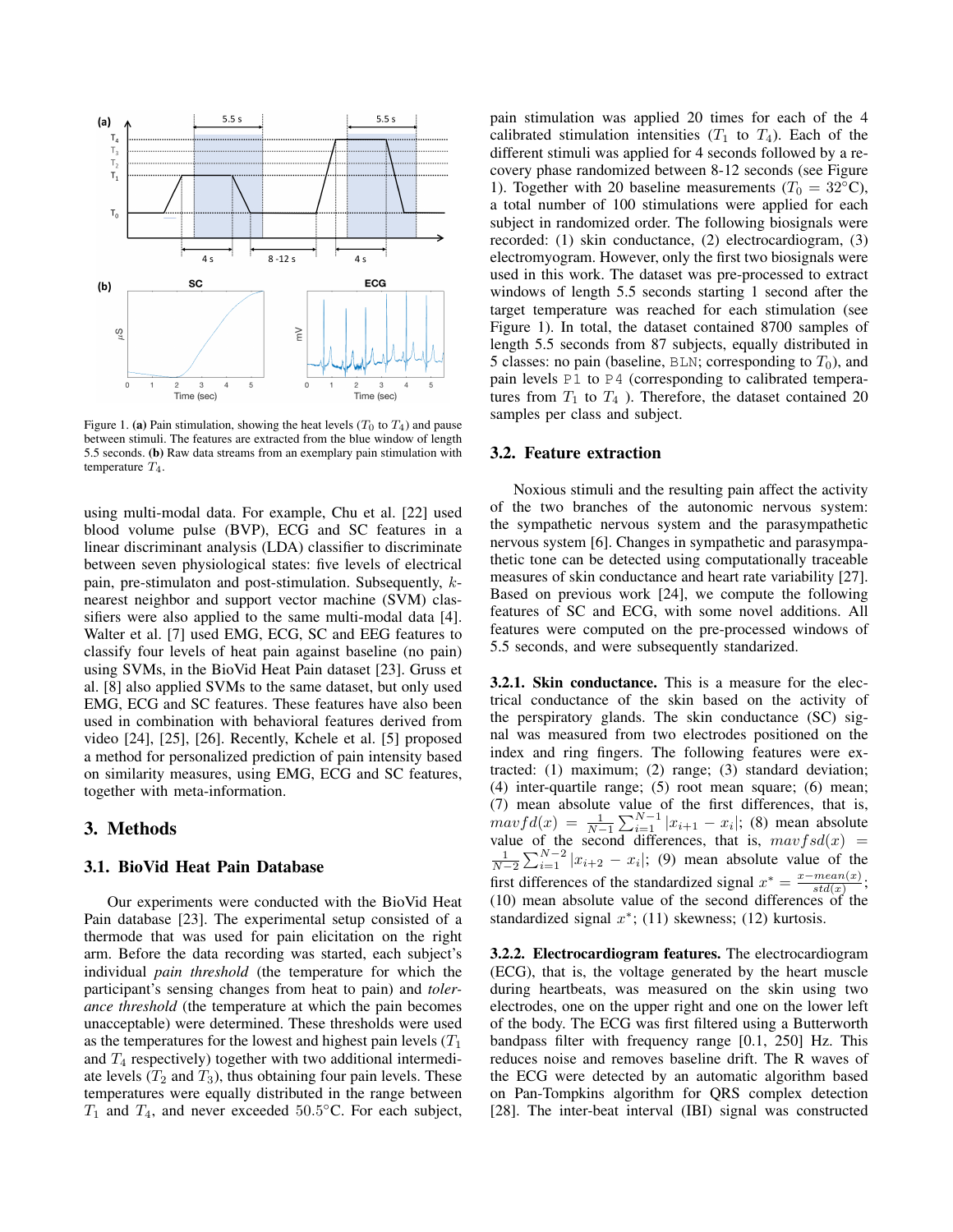

Figure 2. A simplified version of our multi-task neural network with two hidden layers: one shared, one person-specific.

from consecutive heart beats. Then, the following ECG features were extracted from the signal: (1) the mean of the IBIs; (2) the root mean square of the successive differences (RMSSD); (3) the mean of the standard deviations of the IBIs (SDNN); (4) the slope of the liner regression of IBIs in its time series; (5) the ratio of SDNN to RMSSD.

#### 3.3. Multi-task learning with neural networks

Our algorithm employs neural networks, a nonlinear classifier in which each layer  $i$  in the network performs the transformation  $\mathbf{x}_{i+1} = \sigma(\mathbf{W}_i \mathbf{x}_i + \mathbf{b})$ , where  $\mathbf{x}_i$  represents the input of the *i*-th layer of the network  $(x_0)$  is the feature vector),  $W_i$  and  $b_i$  are the weight matrix and bias, and  $\sigma$  is the activation function (here, rectified linear unit). The last layer of the network  $x_N$  is fed to a sigmoid function that predicts the binary label y corresponding to the input  $x_0$ .

In single-task neural networks (ST-NN), a backpropagation algorithm is used to minimize a single loss function (here, binary cross-entropy). Multi-task learning (MTL), on the other hand, involves the simultaneous training of two or more related tasks over shared representations. Therefore, a multi-task neural network (MT-NN) contains M sigmoid classifiers, one for each task, and the optimization of the corresponding loss functions is done simultaneously.

In MT-NNs, MTL is typically done with either hard or soft parameter sharing of hidden layers [14]. In this work we use hard parameter sharing; therefore, our MT-NN architecture shares some hidden layers between all tasks. Like in Jaques et al. [13], the final layers are person-specific as can be seen in Figure 2. To regularize the network, we imposed an upper bound constraint on the norm of the network weights, applied dropout [29], and employed a validationbased early stopping strategy. The whole algorithm was implemented using deep learning frameworks TensorFlow 1.2.1 and Keras 2.0.6.

TABLE 1. PAIN DETECTION WITH MULTI-MODAL DATA. MEAN ACCURACIES AND STANDARD DEVIATIONS ARE REPORTED FOR 10-FOLD CROSS-VALIDATION, FOR DIFFERENT ALGORITHMS AND CLASSIFICATION TASKS (DIFFERENT PAIN LEVELS).

| Binary           | ML             | <b>Used Features</b> |             |             |
|------------------|----------------|----------------------|-------------|-------------|
| classification   |                | SС                   | ECG         | SC+ECG      |
| BLN vs P4        | LR             | 77.67(1.44)          | 58.68(2.26) | 77.95(2.61) |
|                  | SVM-L          | 77.87(3.05)          | 58.82(2.27) | 78.05(2.25) |
|                  | <b>SVM-RBF</b> | 77.79(2.17)          | 58.25(2.20) | 78.02(1.98) |
|                  | ST-NN          | 78.16(1.60)          | 59.32(1.26) | 78.16(1.63) |
|                  | MT-NN          | 79.98(0.92)          | 62.50(1.69) | 82.75(1.86) |
| BLN vs P3        | LR             | 67.17(2.58)          | 54.77(2.69) | 67.39(2.13) |
|                  | SVM-L          | 67.38(2.64)          | 55.00(2.07) | 67.76(1.66) |
|                  | <b>SVM-RBF</b> | 66.84(1.99)          | 54.43(1.70) | 67.50(3.34) |
|                  | <b>ST-NN</b>   | 67.93(0.82)          | 55.67(2.52) | 67.75(0.62) |
|                  | MT-NN          | 69.76(1.66)          | 56.03(1.79) | 70.04(1.68) |
| BLN vs P2        | LR.            | 58.79(3.36)          | 51.81(2.56) | 58.99(1.43) |
|                  | SVM-L          | 58.56(2.99)          | 51.75(2.88) | 59.51(2.41) |
|                  | <b>SVM-RBF</b> | 58.22(3.26)          | 51.90(2.34) | 57.87(2.68) |
|                  | <b>ST-NN</b>   | 59.74(1.11)          | 51.87(1.66) | 59.71(1.50) |
|                  | MT-NN          | 60.34(1.30)          | 53.17(1.43) | 58.62(0.61) |
| <b>BLN</b> vs P1 | LR.            | 53.13(2.81)          | 50.69(2.30) | 53.30(2.51) |
|                  | SVM-L          | 53.33(2.14)          | 50.55(2.08) | 54.22(2.84) |
|                  | <b>SVM-RBF</b> | 52.53(1.79)          | 48.65(3.56) | 52.07(4.05) |
|                  | ST-NN          | 52.33(1.41)          | 47.35(0.30) | 52.53(2.42) |
|                  | MT-NN          | 50.01(1.81)          | 48.57(1.76) | 51.72(1.15) |

#### 4. Results

Our experiments were conducted with the BioVid Heat Pain Database [23]. We first tested two commonly used single-task classifiers: logistic regression (LR), and support vector machine with both linear kernel (SVM-L) and radial basis function kernel (SVM-RBF). SVMs have previously been used for pain recognition in [4], [7], [8], [25]. The pain detection performance of these algorithms is summarized in Table 1, where classification accuracy is estimated via 10 fold cross-validation. The results indicate that SC features significantly outperform ECG features.

The performances of both the ST-NN and MT-NN algorithms are also shown in Table 1. In both cases, we optimized the number of hidden layers and layer units. The best performance was achieved with a simple, fullyconnected architecture with two hidden layers. For the MT-NN, we defined one task for each subject in the dataset, and the network architecture consisted of one shared hidden layer and one task-specific hidden layer (see Figure 2). For pain levels P4 and P3, our MT-NN algorithm consistently outperformed any other algorithm, achieving a classification accuracy of 82.75% and 70.04% respectively (with both SC and ECG features). To put this in context, [24] reported an accuracy of 74.1% and 65.0% for P4 and P3 respectively. However, it must be noted that [24] also used EMG features, in addition to SC and ECG. In our work, we only used SC and ECG features.

# 5. Discussion

Most previous approaches to pain recognition are based on subject-independent, or population, models: a one-fitsall pain recognition model that merges all the data from